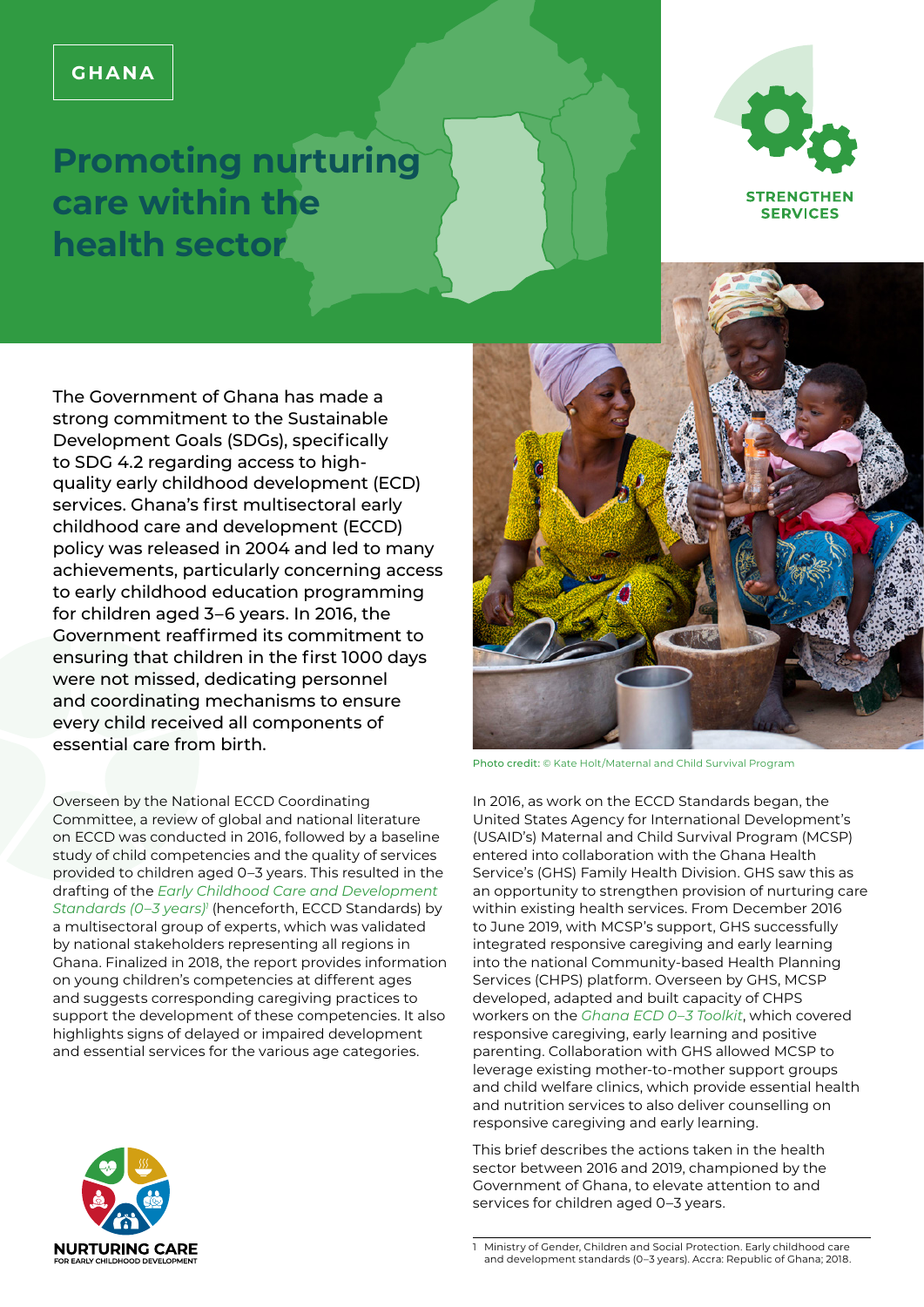

# **Actions**

The following actions were critical for expanding the national ECD agenda to include the needs of children aged under 3 years and to create an enabling environment for services promoting nurturing care within the health sector. See the timeline on the right side of this page for a list of key activities between 2004 and 2019.



| Year | <b>Activities</b>                                                                                                                                                                                                                                                                                                               |
|------|---------------------------------------------------------------------------------------------------------------------------------------------------------------------------------------------------------------------------------------------------------------------------------------------------------------------------------|
| 2004 | Government of Ghana launches national Early<br>Childhood Care and Development (ECCD) policy.                                                                                                                                                                                                                                    |
| 2016 | The Ministry of Gender, Children and Social<br>Protection (MoGCSP) commissions a review<br>of global and national literature on ECCD and<br>conducts a baseline study on child competencies<br>and the quality of services provided to children<br>aged 0-3 years.                                                              |
|      | United States Agency for International<br>Development's Maternal and Child Survival<br>Program (MCSP) enters into collaboration with<br>the Ghana Health Services' (GHS) Family Health<br>Division. MCSP visits Ghana and conducts<br>geographical mapping of initiatives for children<br>aged 0-3 years.                       |
| 2017 | GHS and MCSP, in collaboration with stakeholders,<br>develop an ECD toolkit focusing on nurturing care<br>for young children adapted to the Ghana context.                                                                                                                                                                      |
| 2018 | The Family Health Division organizes Ghana's first<br>Maternal and Child Health Nutrition Conference,<br>featuring a national launch of the Nurturing Care<br>Framework.                                                                                                                                                        |
|      | The MoGCSP launches the Early Childhood Care<br>and Development Standards (0-3 years)                                                                                                                                                                                                                                           |
|      | GHS and MCSP launch the Ghana ECD 0-3 Toolkit.                                                                                                                                                                                                                                                                                  |
|      | MCSP organizes ongoing training sessions and<br>supportive supervision for implementers of the<br>ECD Toolkit, supports uptake of the ECD Toolkit<br>in Ghana, and commissions a small-scale impact<br>evaluation study to understand changes in the<br>knowledge and practices of the frontline workers<br>and the caregivers. |
| 2019 | Family Health Division organizes a media workshop<br>entitled "Investing in the Future".                                                                                                                                                                                                                                        |
|      | Government of Ghana convenes national ECD<br>stakeholder event.                                                                                                                                                                                                                                                                 |
|      | GHS and MCSP release a Call to Action.                                                                                                                                                                                                                                                                                          |
|      | GHS and MCSP launch e-learning course for Ghana<br>ECD Regional and District Health Managers.                                                                                                                                                                                                                                   |
|      | MCSP disseminates project findings, including<br>through briefs and presentations at conferences.                                                                                                                                                                                                                               |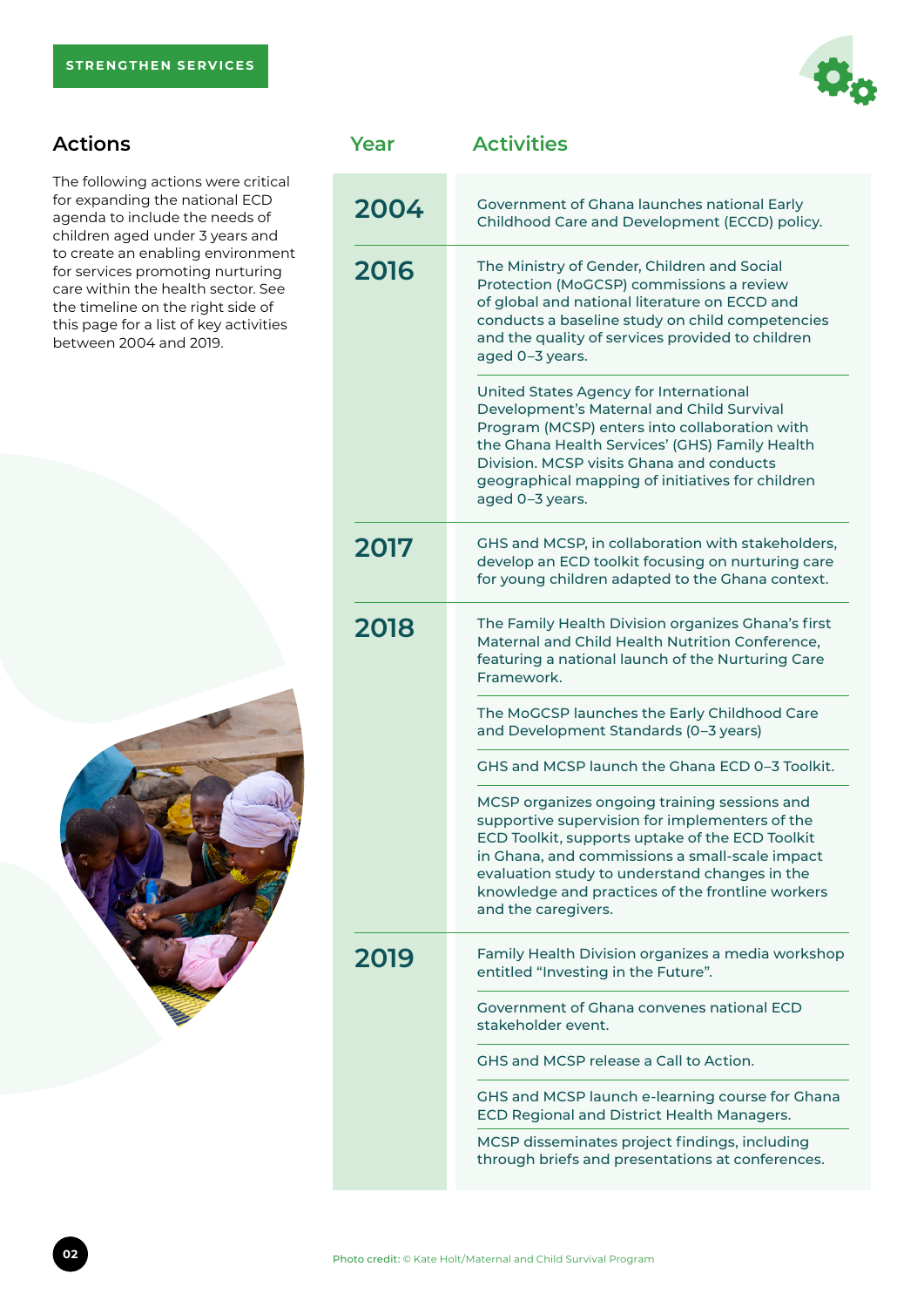#### The Family Health Division advanced attention to nurturing care within the health sector.

**1** The Director of GHS's Family Health Division promoted responsive caregiving and early learning through the CHPS platform that provides essential maternal and child health and nutrition services, and gave attention to nurturing care in the National Newborn Strategy.

**2** The Family Health Division organized the first Maternal and Child Health Nutrition Conference in June 2018, with support from MCSP, USAID, the United Nations Children's Fund (UNICEF), United Nations Population Fund (UNFPA) and the World Health Organization (WHO). During this important convening of stakeholders, the *Nurturing Care Framework for Early Childhood Development* (henceforth, the Framework) was launched, marking a turning point in the prioritization of ECD in Ghana.

**3** The Director General of GHS commissioned a consultant to develop an action plan to implement the Framework.

### National launch of the *Ghana*

*ECD 0–3 Toolkit*. Developed with MCSP support, the Toolkit promotes the integration of responsive caregiving, early learning and positive parenting, all critical to infant and child development, into routine health and nutrition services. The launch was attended by representatives of: GHS; USAID; the Ministry of Gender, Children and Social Protection; UNICEF; UNFPA; PATH, the Japan International Cooperation Agency, and the Paediatric Society of Ghana. The event promoted discussion of the Framework's implementation in Ghana and the ECCD Standards.

During the Toolkit's launch, GHS presented a six-point call to action, co-authored by GHS and MCSP, highlighting both the importance of nurturing care for ECD and the areas needing prioritization and improvement. Partners endorsed the document and committed to its messages and advocacy points.

**CALL TO ACTION:**

## **Implementing the Nurturing Care Framework in Ghana**

#### The six-point [call to action](https://www.mcsprogram.org/resource/call-to-action-implementing-the-nurturing-care-framework-in-ghana/) advocates for:

- urgent investment in holistic services for young children, especially the marginalized;
- investment in behaviour change communication for ECD;
- improved coordination and strategic leadership for ECD in Ghana;
- expansion of ECD services, especially early stimulation, across multiple existing platforms;
- investment in high-quality parenting, family learning and support programmes; and
- collection of data on key ECD indicators.

Engaging the media to promote nurturing care. In January 2019, the Family Health Division organized a media orientation workshop and ECD stakeholder event. Journalists reporting on health from all major media companies in Ghana were invited to participate.

**The workshop, on "Investing in the Future", oriented media practitioners on the science, significance, policy and practice of ECD.** 

The workshop fostered exchanges between health practitioners and journalists on the meaning of ECD and the importance of promoting nurturing care for healthy development. It also presented an opportunity to reinforce media practitioners' capacity to research, report on and advocate for responsive parenting, experiences that support brain development and back-and-forth interactions between parents or caregivers and their young children.

#### ECD stakeholder event.

Immediately after the media event, representatives from all of Ghana's 10 regions were briefed about the Framework and how to operationalize it in Ghana. While the Framework's launch focused on nurturing care, the ECD stakeholder event considered its practical application. Other partners, such as UNICEF, UNFPA, and the USAIDfunded Communicate for Health project, also attended. Participants were given an overview of the Framework and how to position services for its nationwide roll-out. USAID presented on the MSCP ECD programme's deliverables, successes and lessons learned. The district director of Nadowli/ Kaleo, Upper West Region, detailed the programme's activities in the district. She described the benefits of implementing ECD, including increased attendance at child welfare clinics and revitalization of mother-to-mother support group meetings.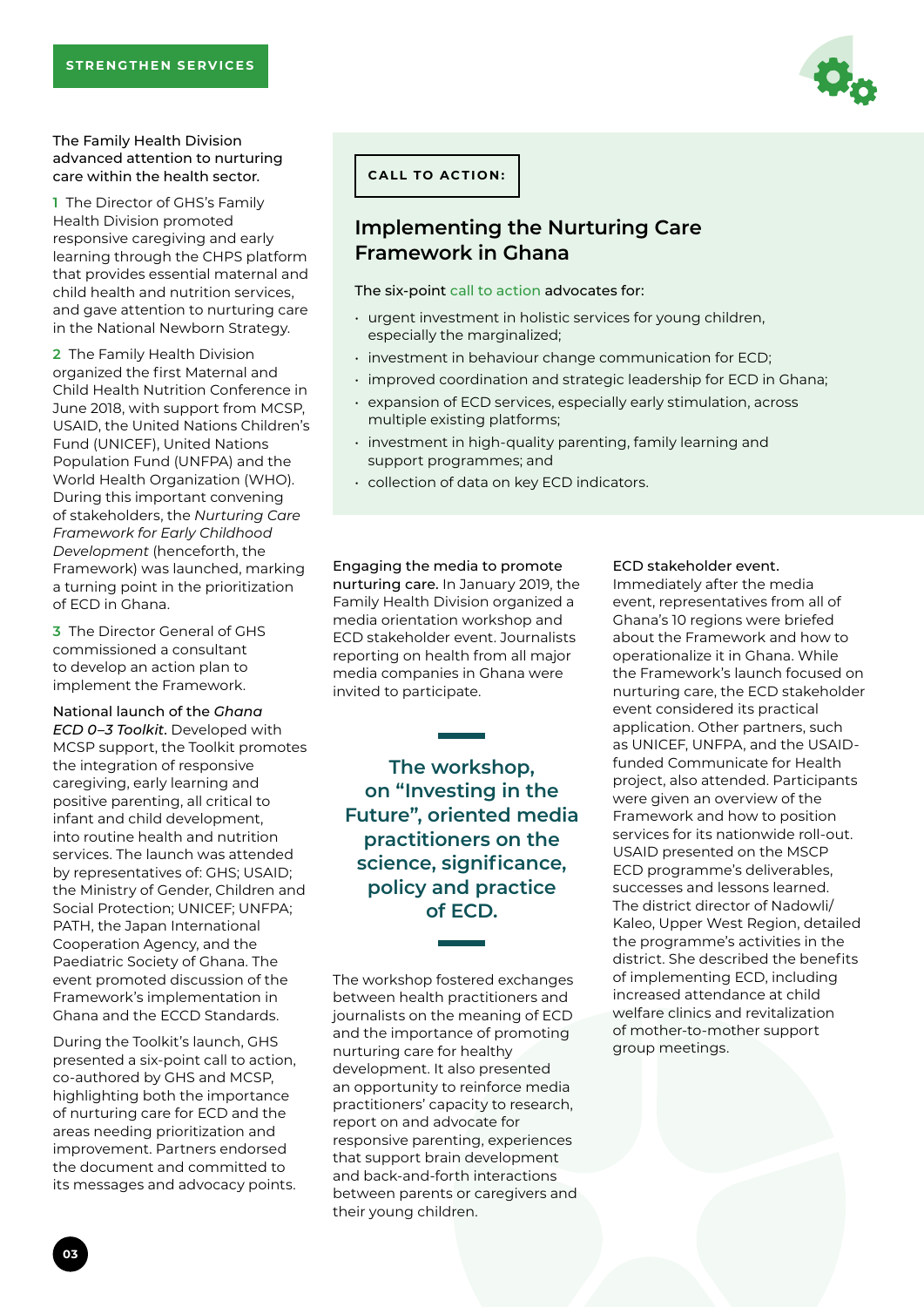



Photo credit: © Kate Holt/Maternal and Child Survival Program

# **Achievements**

An enabling environment for nurturing care has been created. A key objective of the MCSP programme was to support the Government of Ghana in advancing their agenda to more prominently include children aged under 3 years, to engage multiple sectors and partners and to support an enabling environment at policy level to promote the institutionalization of ECD. This catalytic support helped GHS to disseminate the "Call to Action", engage key stakeholders in the Framework's launch, and increase awareness of ECD by engaging with the media.

The health sector is well equipped to ensure that children receive nurturing care. The commitment to advancing nurturing care within the health sector is now firmly rooted. Stakeholders' roles have been defined, implementation tools are available, partners are ready to help GHS articulate the agenda, and national documents have been developed/revised to encompass nurturing care.

There is a deeper and wider understanding of ECD among stakeholders. Key stakeholders, including the media in Ghana, now have a better understanding of

ECD. Many have become passionate advocates for nurturing care and are actively seeking ways to further highlight and act on issues affecting young children.

## **Success factors**

Leadership by the Family Health Division within GHS. The Family Health Division played a critical role in elevating the importance of nurturing care for improving ECD within the health sector and expanding the ECD agenda in Ghana to include children aged 0–3 years. Under its leadership, MCSP partnered with GHS to build the capacity of CHPS workers to counsel on responsive care and early learning during routine child health and nutrition services. In addition, the endorsement of national tools, including the ECCD Standards and the ECD Toolkit, advocacy around nurturing care, and the launch of the Framework, were enabled by the Government's strategic leadership.

Timing. The Framework's global launch coincided with the development of Ghana's ECCD Standards, in a political environment becoming increasingly favourable to cross-sectoral coordination (health, education, social welfare, gender and social protection). The aligned global and national events helped to provide clear advocacy messaging about the Framework and to leverage partner funding from MCSP to develop the ECD Toolkit.

Media engagement. The media workshop provided journalists and television and radio personalities with material enabling them to promote ECD. It also aligned communication around a common language to make a strong case for nurturing care. The workshop resulted in newspaper articles, briefs, blogs and live radio discussions that reinforced this message.<sup>2</sup>

#### Community change agents.

Community health workers benefited from five-day training sessions. Community health officers, mostly community health nurses and midwives, were able to scale up training on the ECD Toolkit for volunteers. Volunteers with experience in leading mother-tomother support groups were able to use the Toolkit competently with some oversight and supervision by community health officers. Parents and caregivers found the learning activities simple, fun and easy; those attending mother-tomother support groups reported being more responsive to their babies. Testimony from Yellowanah, a mother from a rural farming community in Ghana's Upper West Region, can be found in the box overleaf.

**"Initially, caregivers thought it was funny that health workers are concerned about how they play with their newborns, but now I think they are appreciating the true essence of ECD."**

 **Rosemary Keniegyel,**  community health officer, Upper West Region